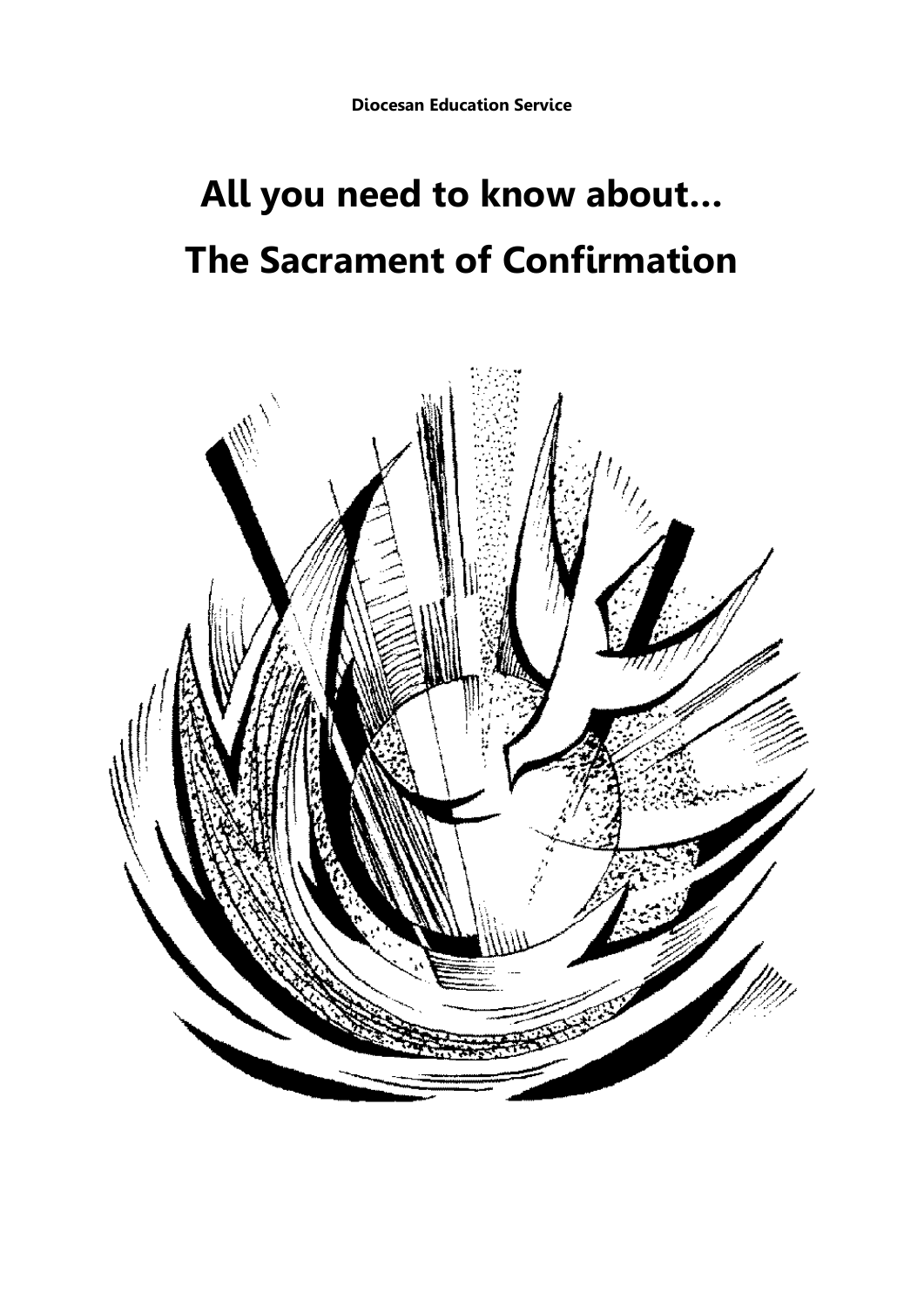## **All you need to know about…**

## **the Sacrament of Confirmation**

## **What is it and what is the purpose of Confirmation?**

- Confirmation is one of the seven Sacraments of the Church.
- $\bullet$  It is the second of the three sacraments of initiation into the Church which are necessary for people to become full members of the Church. The other two Sacraments of initiation are the Sacraments of Baptism and Eucharist.
- Under Canon Law, Confirmation can precede the receiving of the Eucharist for the first time but it does not have to. This decision is left to the local Ordinary (the diocesan Bishop). In the Archdiocese of Birmingham Confirmation follows Baptism and Eucharist.
- Through Confirmation the seven gifts of the Holy Spirit are received: wisdom, knowledge, reverence, understanding, courage, right-judgement and awe. These gifts can help a person to live as a follower of Christ.
- Through receiving the gifts of the Holy Spirit it is hoped that the candidate will through their thoughts, words and actions bear the nine fruits of the Holy Spirit: love, peace, patience, kindness, generosity, gentleness, faithfulness, self-control and joy.
- It is a means by which the candidate publically professes their faith and shows their commitment to becoming a full member of the Church.

## **How did Confirmation originate?**

 The Sacrament of Confirmation is rooted in the event of Pentecost: the day upon which the disciples were sent the Holy Spirit as promised by Jesus before he died (John 14:15, 14:26, 15:26) and before he ascended into Heaven (Luke 24:49, Acts 1: 4- 5, 1:8). It was through the power of the gifts of the Holy Spirit received at Pentecost that the disciples were able to leave the Upper Room and go out into the streets of Jerusalem to proclaim the Good News (Acts 2:1-42). Throughout the Acts of the Apostles and the Letters of the New Testament we hear dramatic accounts of the lives of the Apostles and the new Christian followers as they work to spread the Good News. Reference to the Holy Spirit is made many time (69 times in Acts and Letters). It is the gifts and fruits of the Holy Spirit that help them to face these challenges even in the face of death and it is the Holy Spirit that aids in the conversion of new followers.

## **When does Confirmation take place?**

 Candidates can be confirmed any time after they have reached the age of reason, seen by the Church as aged seven. The bishop or archbishop of each Diocese makes the decision as to when. In some Dioceses it is as early as eight whilst in others it is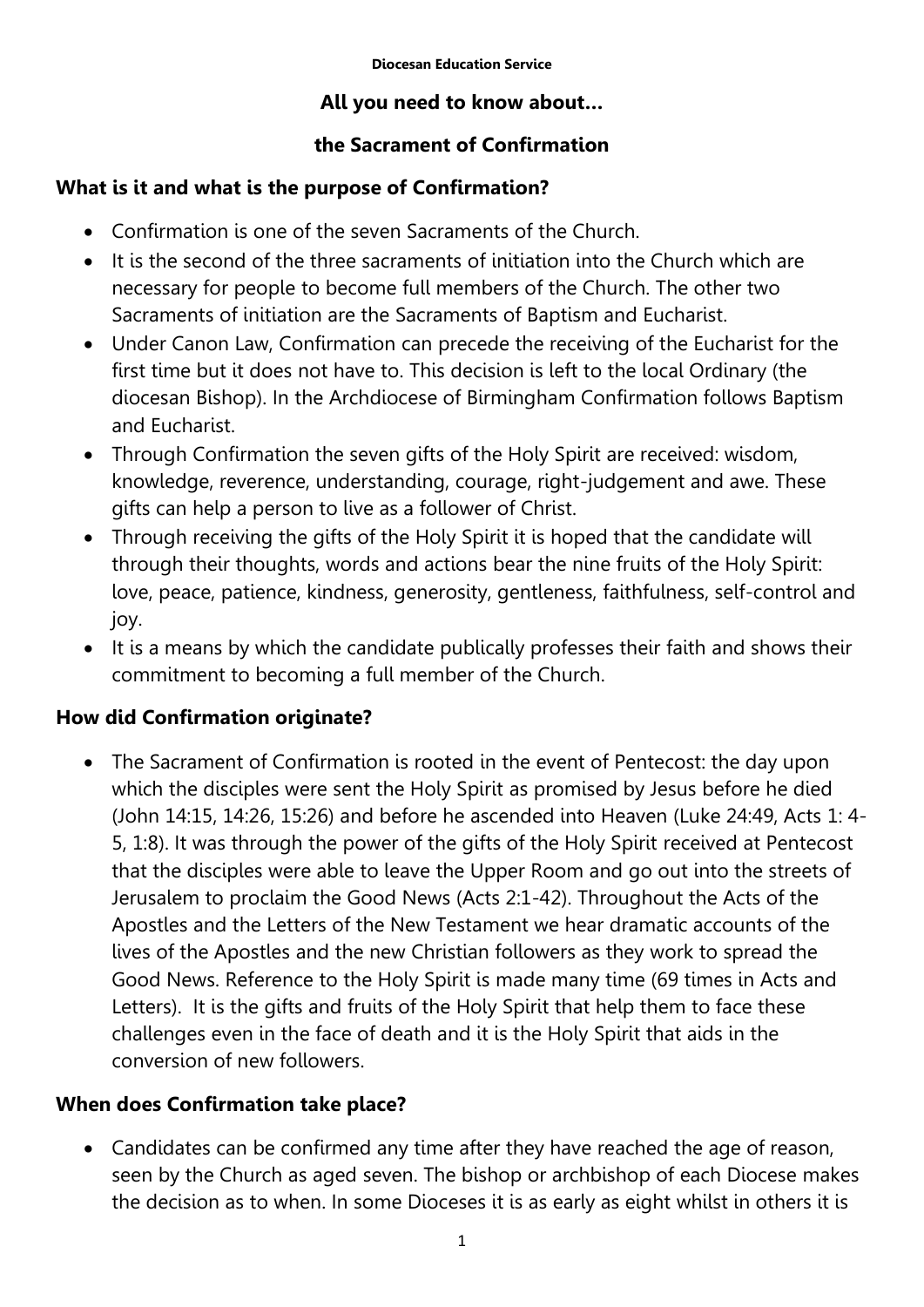as late as aged 15. In the Archdiocese of Birmingham Confirmation candidates are confirmed in the year in which they are 11 years old (Y6).

- The date and time of Confirmation is arranged by the parish priest with the bishop.
- Confirmation usually takes place within the celebration of Mass and at such Masses a significant number of people will be confirmed.

## **Where does Confirmation take place?**

Confirmation is usually an annual celebration which takes place in the parish church.

#### **Can anyone be confirmed?**

- Anyone who has been baptised may be confirmed.
- The candidate must also have received the Sacrament of Reconciliation.

## **How many times can you be confirmed?**

• A person can only be confirmed once.

## **Who can celebrate Confirmation?**

- Traditionally the Archbishop or Bishop carries out the Sacrament of Confirmation.
- A priest may, in special circumstances, be directed by the Bishop to carry out the Sacrament of Confirmation.

## **Who has to be present at a Confirmation?**

- An ordained bishop or priest must be there to administer the Sacrament.
- The candidates for Confirmation.
- A sponsor for each individual candidate who must also be a baptised Catholic over the age of 14. Parents cannot be sponsors for their own children. It is expected that the sponsor and the candidate would seek an opportunity to receive the Sacrament of Reconciliation before the day of Confirmation.

## **Are any special clothes worn?**

- If the celebration takes place during the celebration of Mass the Bishop and priests will wear the vestments for Mass. If Confirmation takes place outside of Mass they may wear cassock and cottar or an alb.
- By virtue of his office the Bishop will wear his mitre (ceremonial headwear), zucchetto (skull cap) and carry his crozier (pastoral staff) for the celebration. At the anointing of the candidates with Chrism he will wear the mitre.
- There are no specific regulations about what is to be worn by the candidates. Such decisions are usually made at local parish level. Some parishes allow candidates to wear clothes of their own choice whilst others prefer the equality of school uniform. In some areas of France there is a custom for candidates to wear a white alb.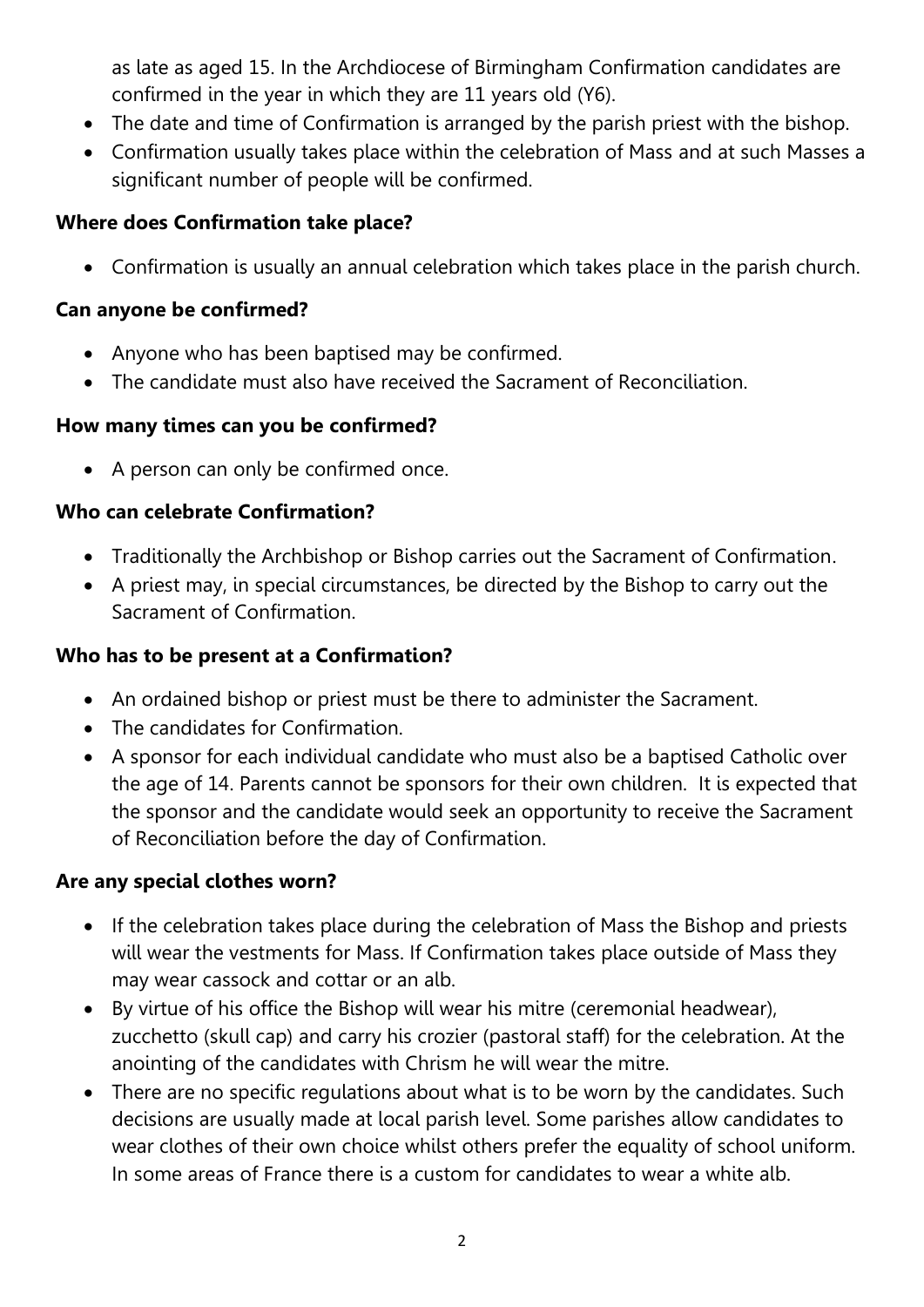## **What happens at the Sacrament of Confirmation?**

The Rite of Confirmation normally takes place within the celebration of Mass and begins during the Liturgy of the Word following the homily by the Bishop.

The Candidates stand and renew their Baptismal Promises.

By renewing their Baptismal Promises the candidates are professing their faith. This act is taking place at the point during the Mass where the profession of faith is usually said in the form of the Creed.

There is a strong link between Baptism and Confirmation and many aspects of the Rite of Baptism are revisited and echoed in the rite of Confirmation.

In renewing their vows the candidates are professing the beliefs of the Church for themselves whereas at Baptism the parents and Godparents do so on their behalf.

• The bishop lays his hands upon those present by extending his hands over them all and at the same time prays for the Holy Spirit to come upon them.

The gesture of the Bishop is used to invoke the power of the Holy Spirit. It is the same gesture used in other Sacraments: invoking the Holy Spirit at the consecration of the bread and wine at Mass, the ordination of a deacon, priest or bishop and in the absolution in the Sacrament of Reconciliation.

 Each candidate kneels before the bishop in turn. Their sponsor stands behind them with their right hand placed on their right shoulder. The bishop addresses each candidate by their new saint's name and anoints them with the Oil of Chrism on their forehead.

Through the laying on of hands and the anointing with the Oil of Chrism the Sacrament is received. As the bishops anoints with the Oil of Chrism he says "N. be sealed with the Gift of the Holy Spirit."

Kneeling before the Bishop is an act of reverence towards his authority.

The sponsor is present to provide spiritual support to the candidate.

The name of a saint is chosen by the candidate following a period of research and reflection. It should be someone whom they admire and would aspire to be like and someone to whom they can offer their prayers of intercession.

The choosing of the saint's name is reaffirming the fact that the candidate is choosing to be a full member of the Church. Just as their parents chose their name at baptism and said the Baptismal Promises for them now the candidate is establishing themselves as a full member of the Church by saying the Baptismal Promises and by choosing a new name. The chosen saint's name has no legal status and is not used.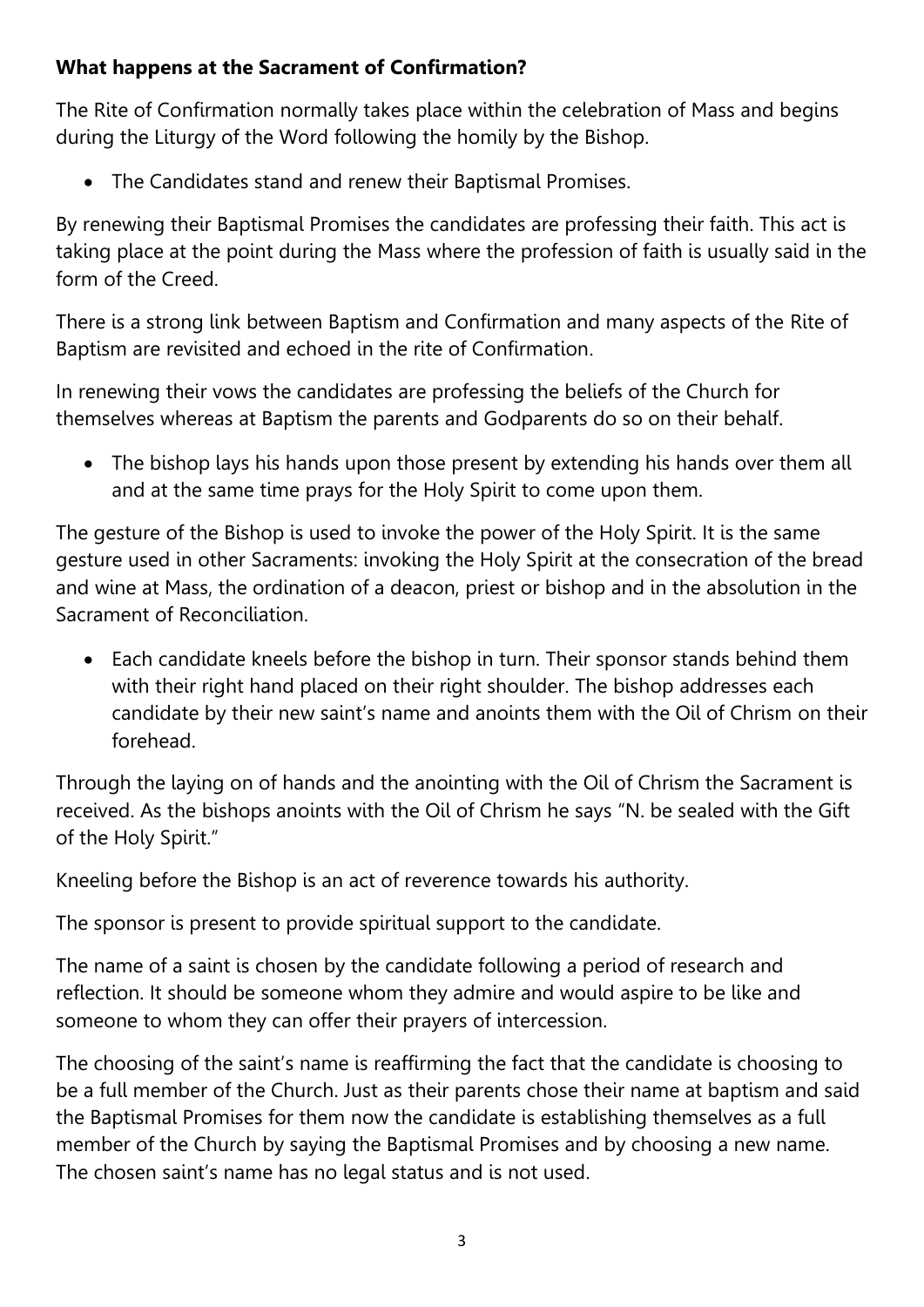In Jewish tradition only kings were anointed as it was believed they had been specially chosen by God. By anointing the candidate with the Oil of Chrism it is emphasising that they too have been chosen by God.

The act of anointing is seen as making a mark or a seal upon the child which is indelible. Because the mark is permanent there is no need for the Sacrament ever to be readministered.

Chrism comes from the Greek word meaning 'oil of anointing'. The Oil of Chrism is olive oil perfumed with balsam. The richness of the fragrance serves to remind us of the importance of this anointing.

The Oil of Chrism is blessed by the Archbishop at a special Mass during Holy Week at which all the clergy are present. Traditionally this is celebrated on Holy Thursday but, in the Archdiocese of Birmingham, for practical reasons it is celebrated on Holy Wednesday.

• The Bishop gives the final blessing.

In the final blessing the Bishop speaks words of encouragement to the Confirmandi that they, like the first disciples, will go out and proclaim the Word in all their words and actions.

## **If you'd like to find out more about the Sacrament of Confirmation you can …**

- watch a short film clip featuring Bishop Christopher Coyne on the Catholic TV Network from a series of talks 'Everything you wanted to know about Catholic Liturgy' [http://www.catholictv.com/shows/everything-you-wanted-know-about](http://www.catholictv.com/shows/everything-you-wanted-know-about-catholic-liturgy/why-does-the-bishop-wear-all-stuff)[catholic-liturgy/why-does-the-bishop-wear-all-stuff](http://www.catholictv.com/shows/everything-you-wanted-know-about-catholic-liturgy/why-does-the-bishop-wear-all-stuff)
- watch a short film clip on [www.bustedhalo.com/video/confirmation-why-were](http://www.bustedhalo.com/video/confirmation-why-were-confirmed)[confirmed](http://www.bustedhalo.com/video/confirmation-why-were-confirmed)
- read more about it in 'Youcat' ('Youth Catechism of the Catholic Church') available from CTS
- read more about it in the 'Compendium of the Catechism of the Catholic Church' available from CTS
- read more in 'The Catholic Source Book' Harcourt Religion Publishers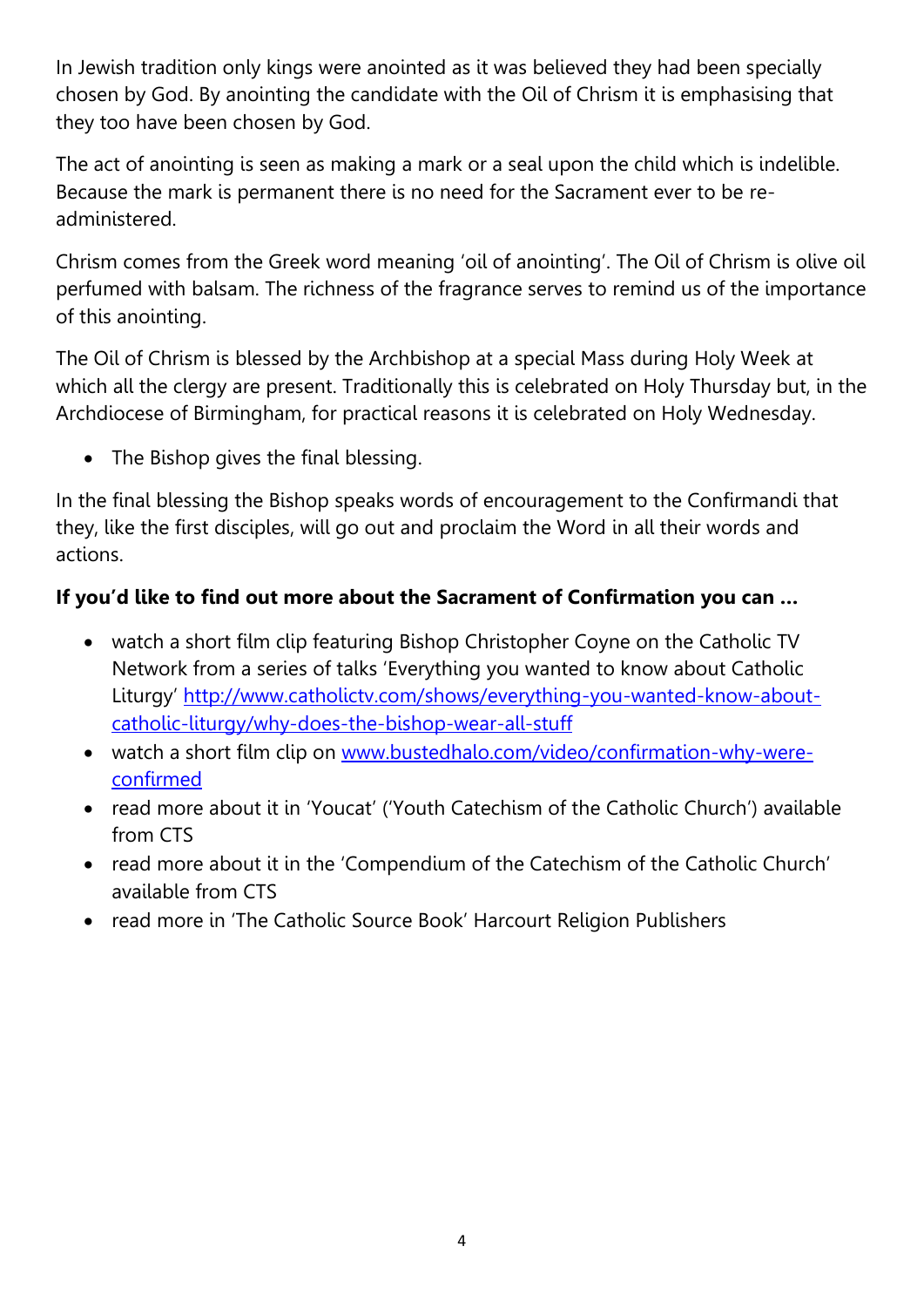#### **Rite of the Sacrament of Confirmation**

The Rite of Confirmation usually takes place within the celebration of Mass. It begins during the Liturgy of the Word following the homily.

#### **Rite of Confirmation**

#### **Presentation of the Candidates**

Following the Gospel the Bishop gives a brief homily using these or similar words:

Bishop: On the day of Pentecost the apostles received the Holy Spirit as the Lord had promised. They also received the power of giving the Holy Spirit to others and so completing the work of baptism. This we read in the Acts of the Apostles. When Saint Paul placed his hands on those who had been baptised, the Holy Spirit came upon them, and they began to speak in other languages and in prophetic words.

Bishops are successors of the apostles and have this power of giving the Holy Spirit to the baptised, either personally or through the priests they appoint.

In our day the coming of the Holy Spirit in confirmation is no longer marked by the gift of tongues, but we know his coming by faith. He fills our hearts with the love of God, brings us together in one faith but in different vocations, and works within us to make the Church one and holy.

The gift of the Holy Spirit which you are to receive will be a spiritual sign and seal to make you more like Christ and more perfect members of his Church. At his baptism by John, Christ himself was anointed by the spirit and sent out on his public ministry to set the world on fire.

You have already been baptised into Christ and now you will receive the power of his Spirit and the sign of the cross on your forehead. You must be witnesses before all the world to his suffering, death, and resurrection; your way of life should at all times reflect the goodness of Christ. Christ gives varied gifts to his Church, and he Spirit distributes them among the members of Christ's body to build up the holy people of God in unity and love.

Be active members of the Church, alive in Jesus Christ. Under the guidance of the Holy Spirit give your lives completely in the service of all, as did Christ, who came not to be served but to serve.

So now, before you receive the Spirit, I ask you to renew the profession of faith you made in baptism or your parents and godparents made in union with the whole Church.

## **Renewal of Baptismal Promises**

The Candidates all stand and in unison answer the questions asked by the Bishop.

Bishop: Do you reject satan and all his works and all his empty promises?

Candidates: I do.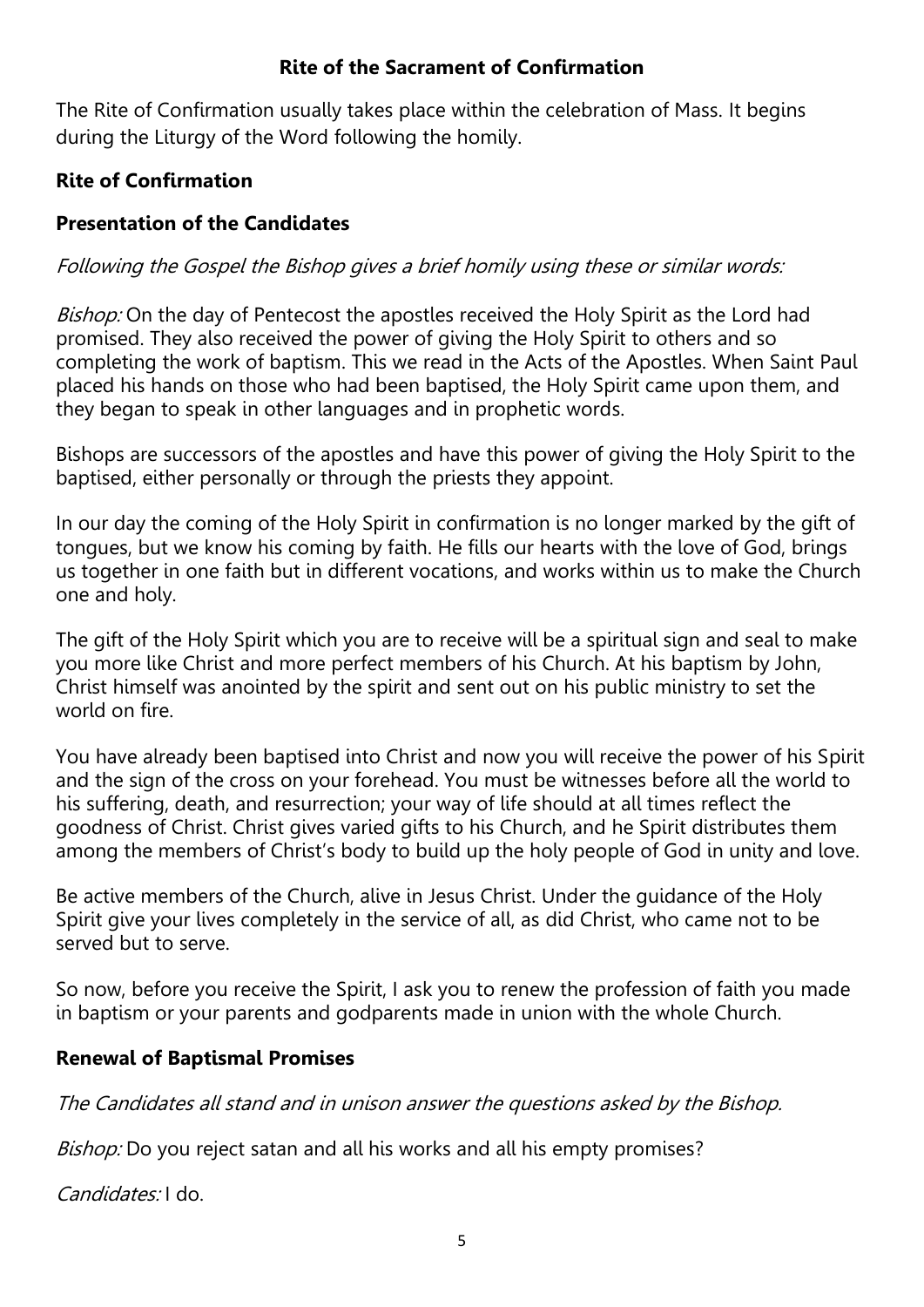Bishop: Do you believe in God the Father almighty, Creator of heaven and earth?

Candidates: I do.

Bishop: Do you believe in Jesus Christ, His only Son, our Lord, who was born of the Virgin Mary, was crucified, died, and was buried, rose from the dead, and is now seated at the right hand of the Father?

Candidates: I do.

Bishop: Do you believe in the Holy Spirit, the Lord, the giver of life, who came upon the apostles at Pentecost and today is given to you sacramentally in confirmation?

Candidates: I do.

Bishop: Do you believe in the holy catholic Church, the communion of saints, the forgiveness of sins, the resurrection of the body, and life everlasting?

Candidates: I do.

Bishop: This is our faith. This is the faith of the Church. We are proud to profess it in Christ Jesus our Lord.

All: Amen.

## **The Laying on of Hands**

#### With his hands joined the Bishop says the following prayer

Bishop: My dear friends, in baptism God our Father gave the new birth of eternal life, to his chosen sons and daughters. Let us pray to our Father that he will pour out the Holy Spirit to strengthen his sons and daughters with his gifts and anoint them to be more like Christ the Son of God.

All pray in silence for a short time. The bishop extends his hands and says:

Bishop: All-powerful God, Father of our Lord Jesus Christ, by water and the Holy Spirit you freed your sons and daughters from sin and gave them new life. Send your Holy Spirit upon them to be their Helper and Guide. Give them the spirit of wisdom and understanding, the spirit of right judgement and courage, the spirit of knowledge and reverence. Fill them with the spirit of wonder and awe in your presence. We ask this through Christ our Lord.

 $Al·$  Amen.

#### **The Anointing with Chrism**

Each of the candidates in turns approaches the bishop and kneels before him. Each sponsor, having given the candidate's name card to the assistant places their right hand upon the candidates shoulder. The Bishop dips his right thumb in the oil of Chrism and makes the sign of the cross with the oil on the candidate's forehead.